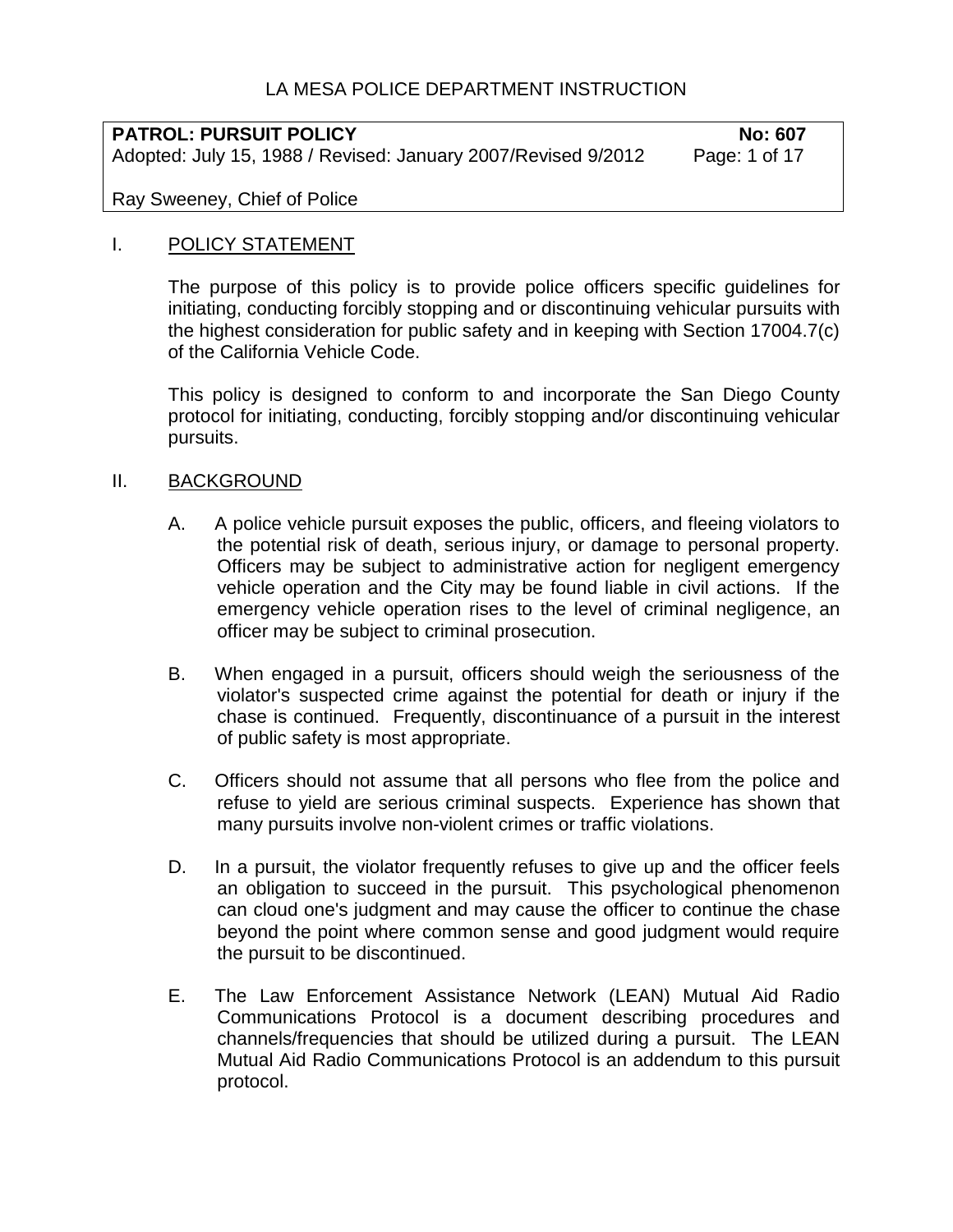#### III. DEFINITION

A pursuit is an event involving one or more law enforcement officers, who are operating an authorized emergency vehicle, attempting to apprehend a suspect operating a motor vehicle, while the suspect is trying to avoid arrest by using evasive tactics, such as high speed driving, driving off a highway, turning suddenly, or driving in a legal manner but willfully failing to yield to the officer's signal to stop.

#### IV. LEGAL REQUIREMENTS

- A. A public entity is liable for death, injury, or damage proximately caused by negligent or wrongful act or omission in operation of a motor vehicle by an employee acting within the scope of employment. (17001 CVC)
- B. A public entity is liable for death or injury to person or property to the same extent as a private person. (17002 CVC)
- C. A public employee is not liable for civil damages resulting from the operation, in the line of duty, of an authorized emergency vehicle while responding to an emergency call or when in the immediate pursuit of an actual or suspected violator of the law, or when responding to but not upon returning from a fire alarm or other emergency call. (17004 CVC)
- D. A public agency is immune from liability from injury, death, or damage caused by the collision of a vehicle being operated by an actual or suspected law violator being pursued by peace officer(s) employed by a public entity if the agency adopts a written policy on vehicle pursuits that meets listed minimum standards. (17004.7(c) CVC)
- E. The driver of an authorized emergency vehicle is exempt from the "rules of the road" provided that the red light and siren (defined as "yelp" or "wail" only) of the vehicle are activated. (21055 CVC)
- F. The "rules of the road" exemption does not relieve the driver from the duty to drive with due regard for the safety of all persons using the highway, nor does it protect him/her from the consequences of an arbitrary exercise of the privileges granted in that section. (21056 CVC)
- H. Upon the approach of an authorized emergency vehicle that is sounding a siren and has at least one lighted lamp exhibiting red light, the surrounding traffic shall yield to the emergency vehicle. (21806 CVC)
- I. The provisions of section 21806 shall not operate to relieve the driver of an authorized emergency vehicle from the duty to drive with DUE REGARD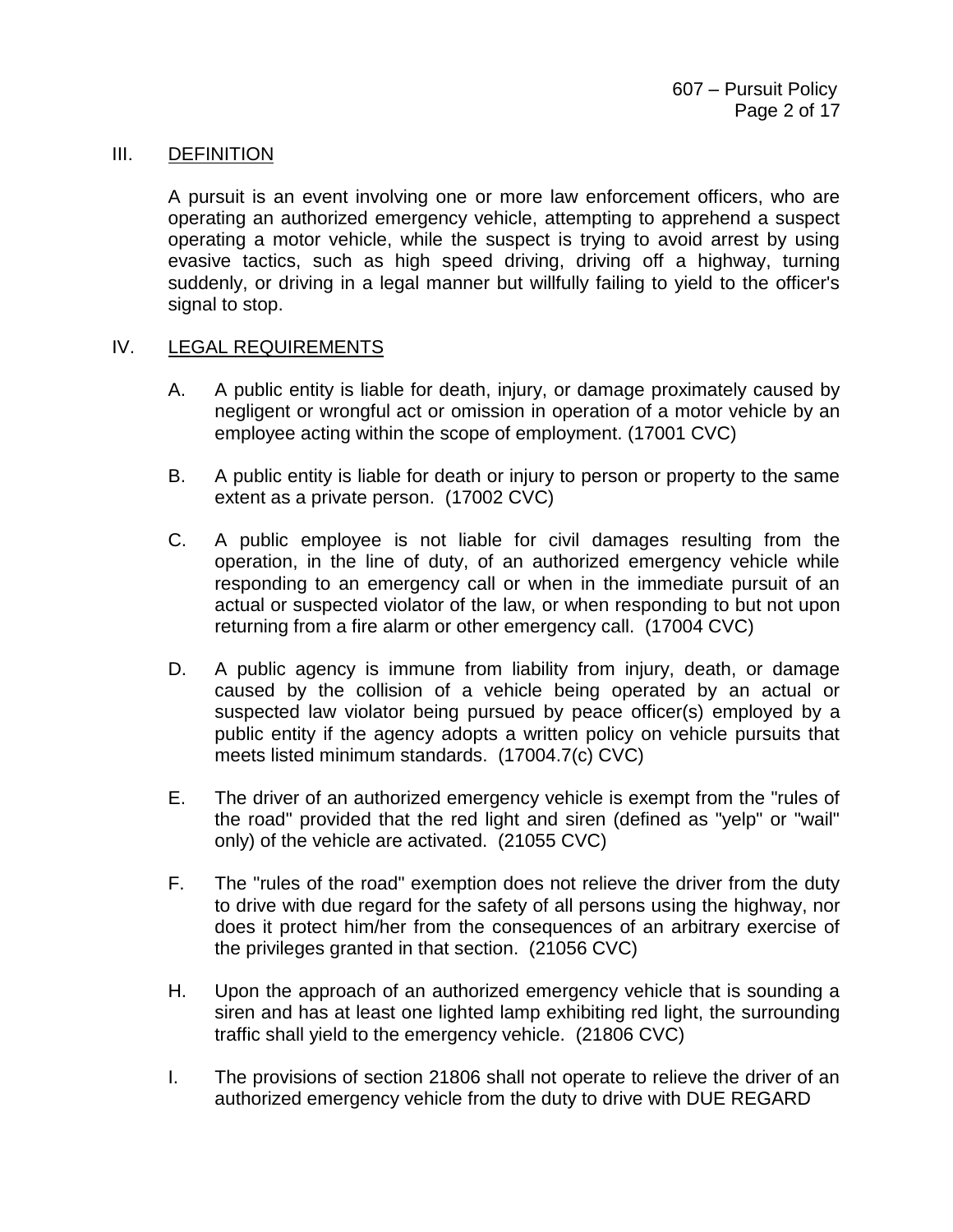FOR SAFETY of all persons and property. The officer should not assume that the right-of-way will be yielded. (21807 CVC)

### V. PROCEDURES

When balancing the interests of public safety with effective law enforcement, each officer and supervisor involved in a pursuit should carefully and continuously consider the following factors in determining whether or not to initiate, limit, discontinue, or otherwise control the pursuit.

### A. INITIATING A PURSUIT

- 1. Seriousness of the offense and its relationship to community safety.
- 2. Safety of the public and the pursuing officer.
- 3. Traffic conditions (pedestrian and vehicles).
- 4. Weather conditions.
- 5. Roadway conditions (road design, construction, surfaces, and visibility).
- 6. Location / familiarity of pursuing officers with the area of the pursuit.
- 7. Speed.
- 8. Time of day.
- 9. Capabilities and condition of vehicles involved.
- 10. Quality of radio communications (Communications Center).
- 11. Juvenile occupant(s) of vehicle pursued.
- 12. Capabilities / conditions of involved personnel.

## B. CONTINUATION OF A PURSUIT

A pursuit requires constant evaluation. Each officer and supervisor involved in a pursuit should carefully and continuously consider the initiating factors in determining continuance of the pursuit.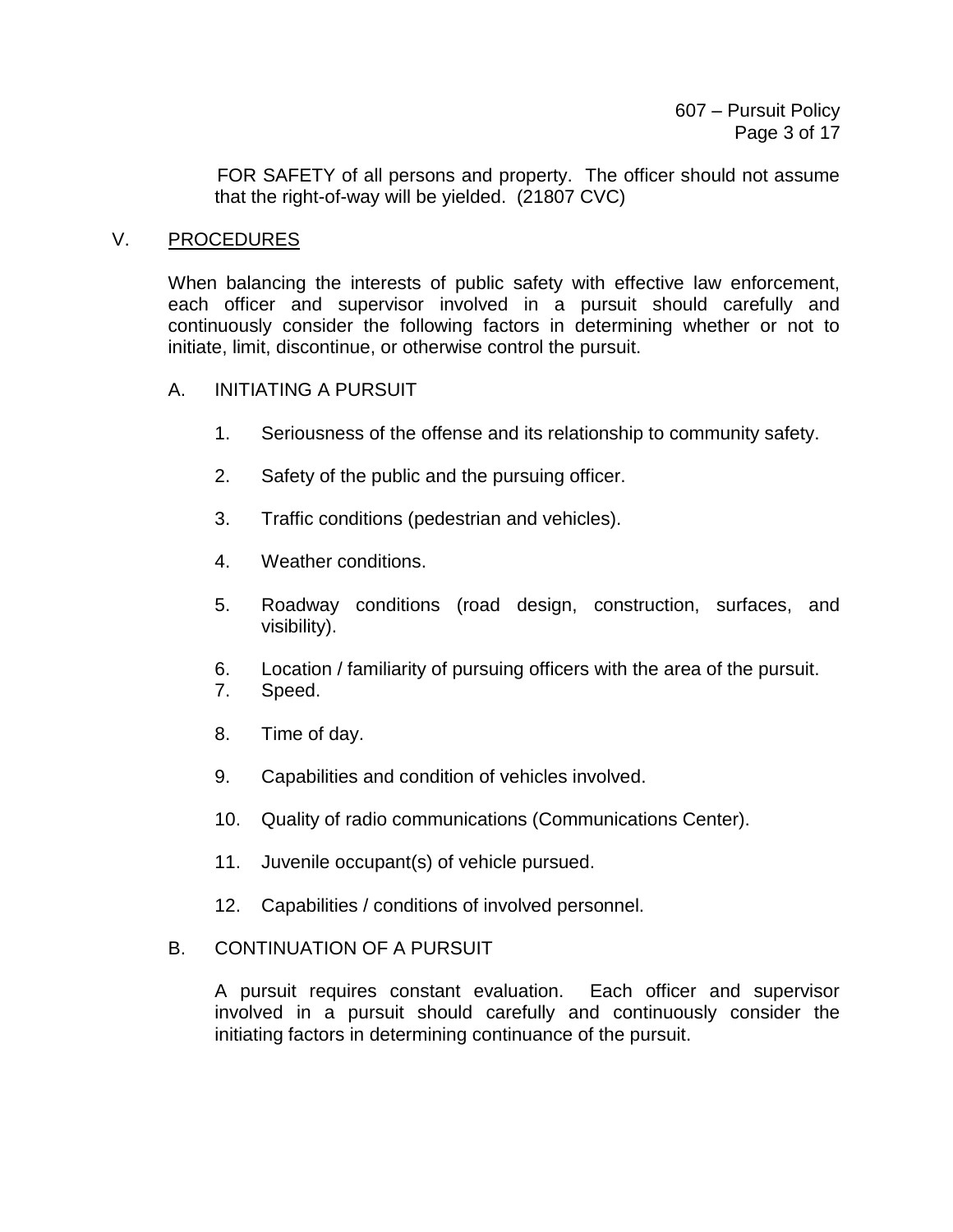# C. DISCONTINUANCE OF A PURSUIT

- 1. Absolutes for discontinuing a pursuit
	- a. Approaching the International Border.
	- b. Directed to do so by a supervisor.
	- c. The danger posed by continued pursuit, to the officer, the suspect, or the community, is greater than the value of apprehending the suspect(s).
- 2. Factors to consider in determining a pursuit should be discontinued are the same factors used in pursuit initiation, plus:
	- a. Wrong side of divided highway against oncoming traffic (Officers are generally prohibited from doing so);
	- b. Proximity to the pursued vehicle / location of the pursued vehicle is no longer known;
	- c. Identification of suspects; able to apprehend at a later time.

## VI. PURSUING OFFICER'S RESPONSIBILITIES

Each officer has the responsibility for safely pursuing the suspect and discontinuing the pursuit when the conditions do not support pursuit driving. Generally, pursuits should be limited to two (2) pursuit units and one (1) supervisor. Each pursuing officer shall activate the red light and siren continuously when involved in a pursuit.

- A. PRIMARY PURSUIT UNIT
	- 1. Definition
		- a. The Primary Pursuit Unit is generally the vehicle closest to the suspect vehicle.
		- b. The Primary Pursuit Unit should remain so until that status is relinquished to another unit either by the Primary Pursuit Unit or as directed by a supervisor.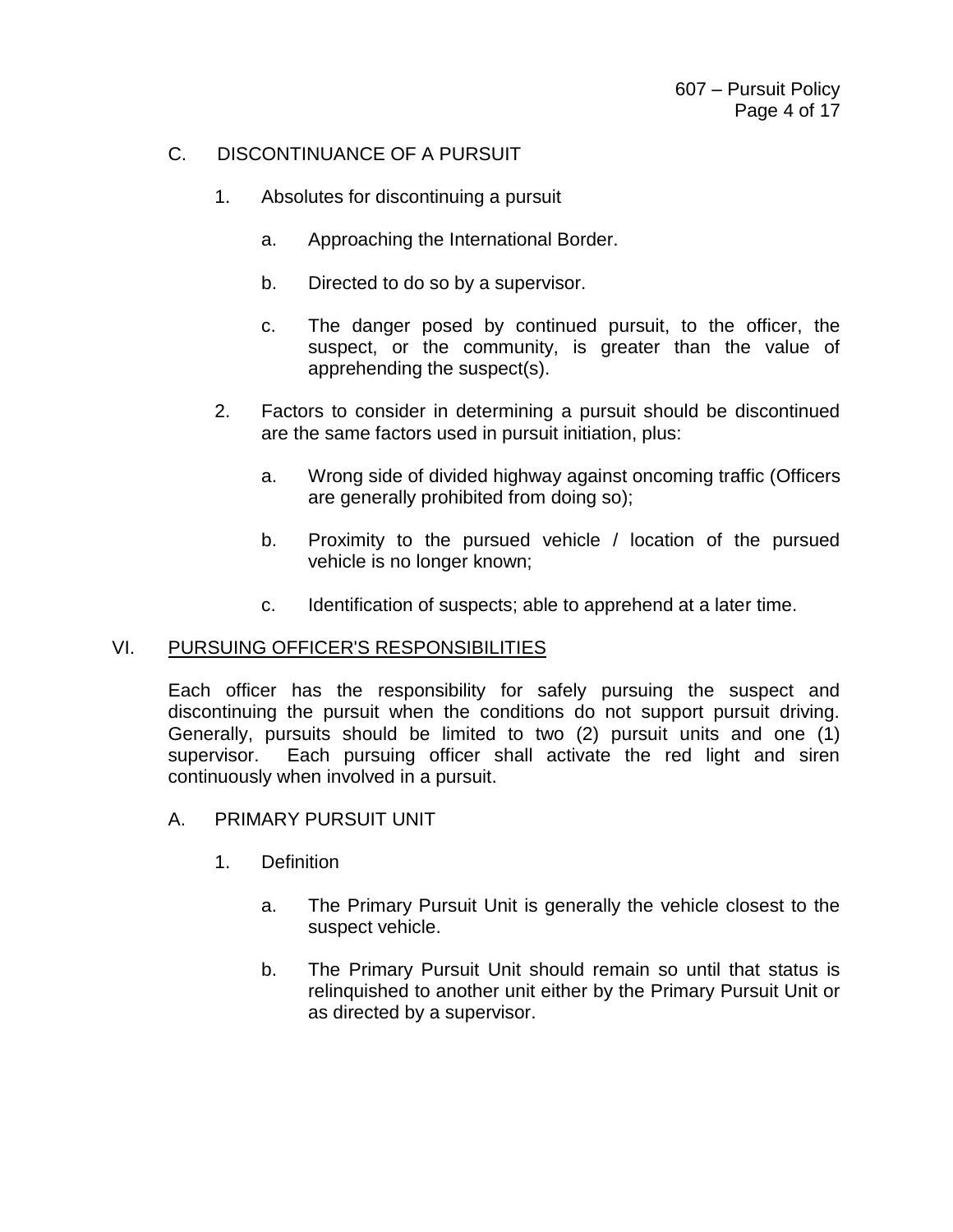- 2. Responsibilities
	- a. Upon initiating a pursuit, the Primary Pursuit Unit shall immediately notify the dispatcher that a pursuit is in progress, giving:
		- (1) Location;
		- (2) Direction and speed of travel;
		- (3) Reason for the pursuit;
		- (4) Description and license plate number of the suspect vehicle;
		- (5) Number of occupants;
		- (6) Identity of occupants;
		- (7) Any other factors necessary to ensure safe and effective pursuit tactics.
	- b. During a pursuit, the Primary Pursuit Unit shall continually provide Dispatch with all the changes to the above, and any other pertinent information until the Secondary Unit takes over "calling the pursuit."

## B. SECONDARY UNIT

- 1. Definition
	- a. The Secondary Unit is the unit responsible for backup and immediate cover for the Primary Pursuit Unit.
- 2. Responsibilities
	- a. The Secondary Unit, if not assigned, shall notify Communications immediately.
	- b. The Secondary Unit shall be prepared to take over primary responsibility for the pursuit if the Primary Pursuit Unit becomes disabled or if requested to do so by the Primary Pursuit Unit.
	- c. The Secondary Unit involved in a pursuit, under most circumstances, should take over "calling the pursuit."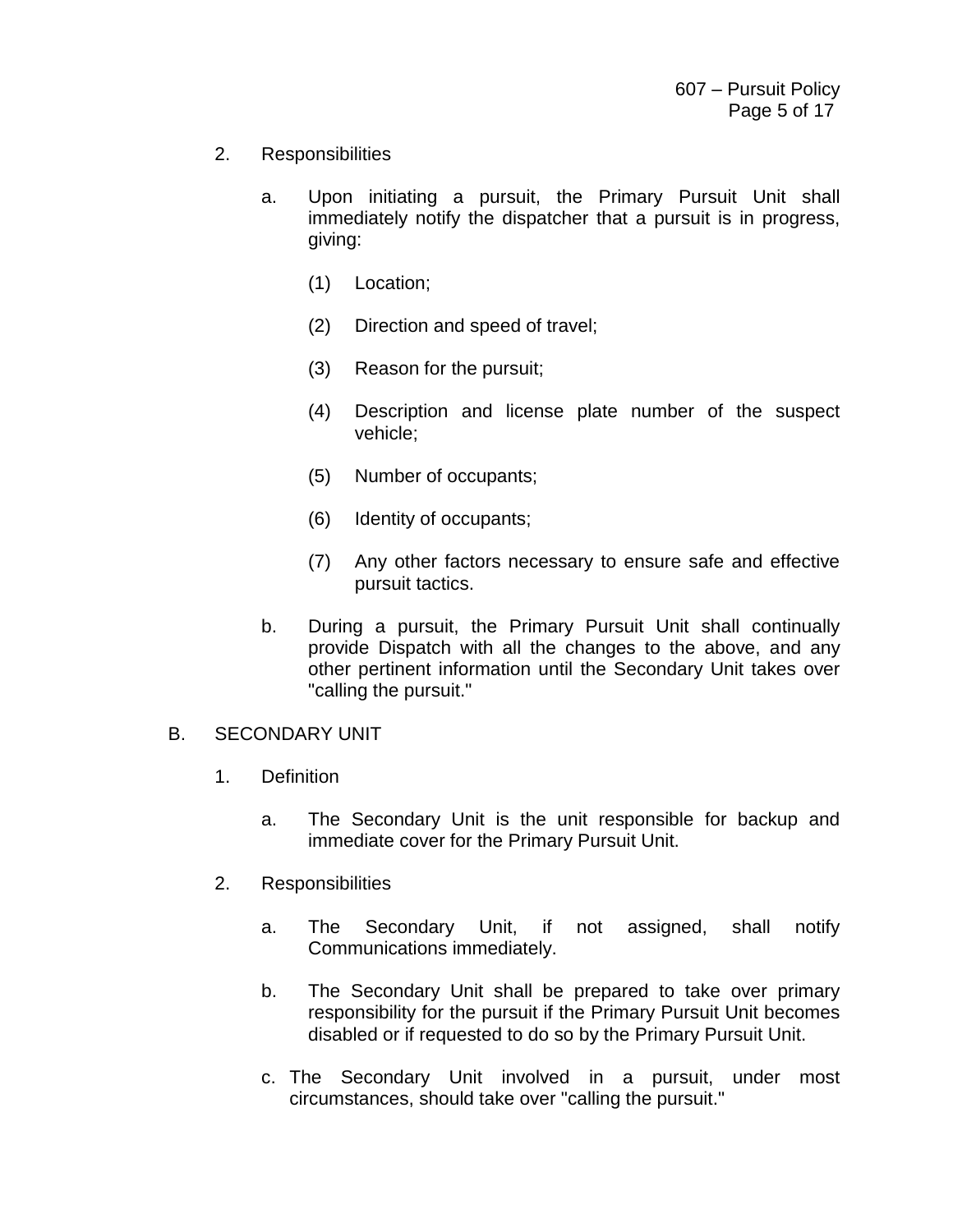- d. Provide all changes to information about the pursuit, and any additional information available.
- C. ASSISTING UNIT(S)
	- 1. Assisting units require the approval of the pursuit supervisor.
	- 2. All units that enter the pursuit shall notify Communications immediately.

## VII. ADDITIONAL UNITS

- A. Officers in all other units shall:
	- 1. Remain alert to the pursuit progress and location;
	- 2. Stay out of the pursuit, unless specifically requested to join by the Primary Pursuit Unit or supervisor;
	- 3. Minimize radio transmissions on the frequency being used for the pursuit;
	- 4. Move to an alternate channel / frequency as directed.

#### VIII. SUPERVISORY RESPONSIBILITIES

Upon notification of a pursuit in progress, the field supervisor and/or Watch Commander assumes the responsibility to monitor and take appropriate action for pursuit control.

- A. All sworn supervisors and the Watch Commander have the authority to order a pursuit discontinued when, in their judgment, the potential safety risks outweigh the need for apprehension.
- B. The supervisor shall ensure that no more units than necessary are involved. The Primary Pursuit Unit and the Secondary Unit are generally sufficient for the actual pursuit. Assisting Units may be added for safety and security, with the supervisor's approval.
- C. The supervisor shall consider the following in deciding to add units:
	- 1. the type of vehicle being pursued;
	- 2. the seriousness of the offense; and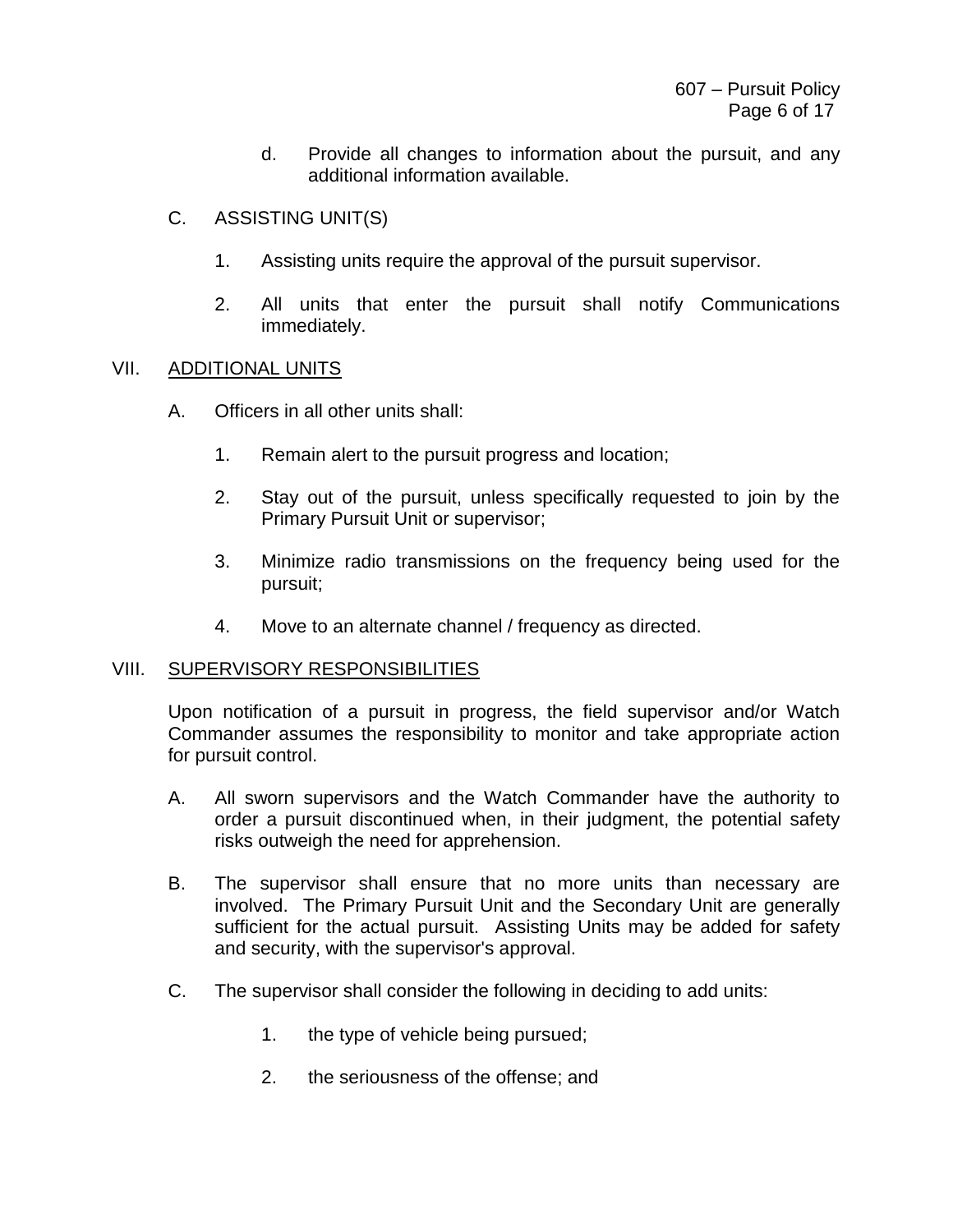- 3. the danger that the occupants of the vehicle being pursued pose to others.
- D. When more than two units are permitted to participate in a pursuit, the supervisor shall as soon as reasonably possible, direct the additional units to discontinue the pursuit.
- E. The supervisor shall make continual assessment during the progress of a pursuit. Factors to be considered include weather, vehicle and pedestrian traffic levels, roadway and environmental conditions, juveniles occupy the suspect vehicle, the suspect has been identified to the point that later apprehension can be accomplished, and pursuit speed considerations.
- F. The supervisor shall ensure that affected allied agencies are notified of the pursuit and specific assistance requested, including canine and air support.
- G. The supervisor or designee shall, as necessary, contact pursuing officers at the location of the pursuit termination to provide on-scene supervision, coordination, and evaluation.
- H. The supervisor shall ensure vehicle pursuits are reported to the California Highway Patrol on an approved form (CHP 187), as mandated by Section 14602.1 of the California Vehicle Code. Each pursuit shall be evaluated for compliance with all codes and policies and appropriate action initiated.

## IX. COMMUNICATIONS CENTER RESPONSIBILITIES

- A. Upon being notified that a pursuit is in progress, Dispatch shall:
	- 1. Ensure that a Supervisor is assigned to the pursuit;
	- 2. Notify appropriate law enforcement agencies of the pursuit, specify if assistance is needed, and specific support requested;
- B. During the pursuit, Dispatch shall:
	- 1. Monitor all radio traffic concerning the pursuit;
	- 2. Move all other radio traffic to an alternative channel / frequency, if necessary;
	- 3. If a Canine Unit is involved in the pursuit, the radio dispatcher shall broadcast that information for officer safety purposes.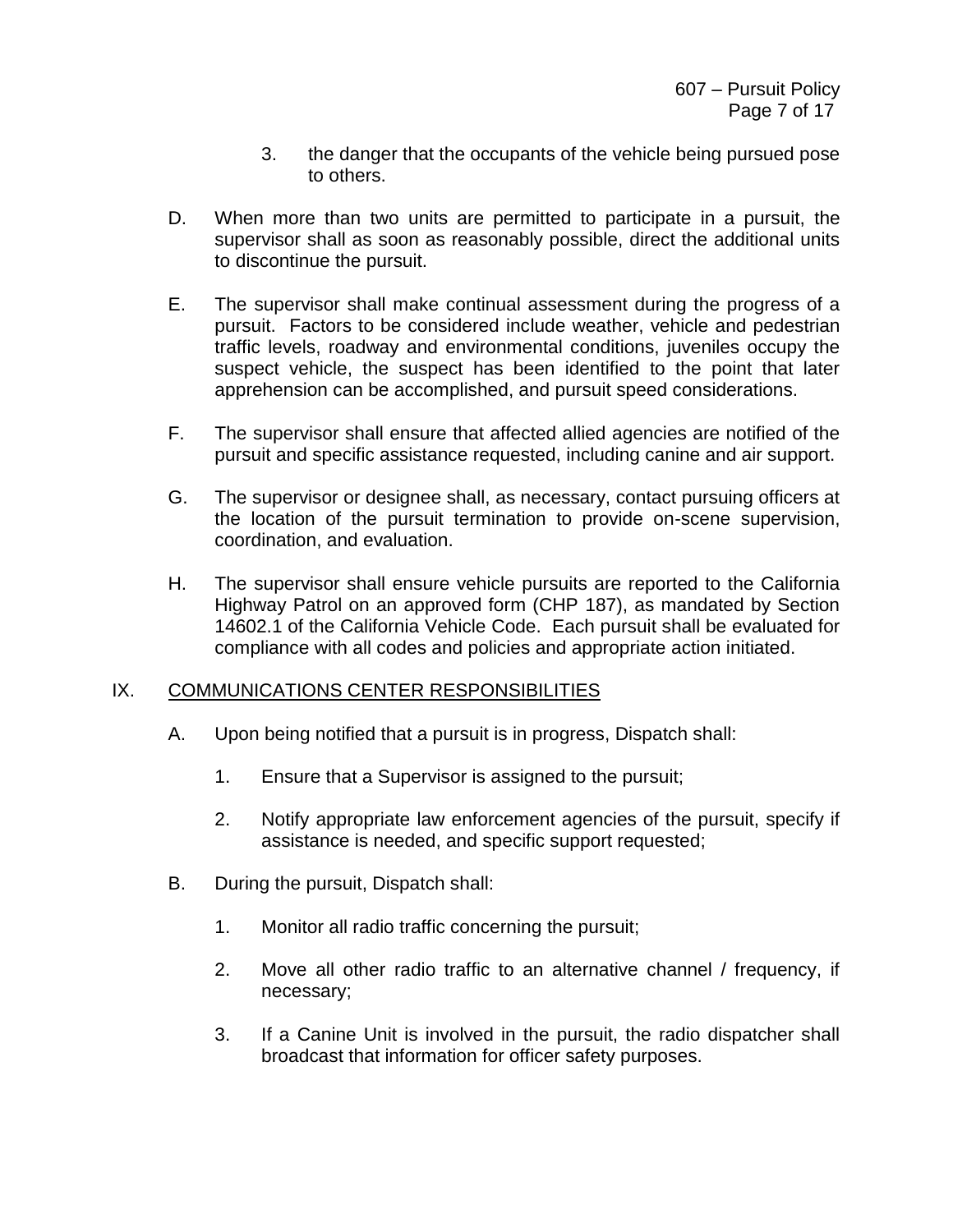4. Ensure that the proper channels/frequencies are utilized, in compliance with the Law Enforcement Assistance Network (LEAN) protocols.

# X. MOTORCYCLE UNITS

- A. Relinquish the primary position to the first marked four wheel vehicle.
- B. Disengage the secondary position when the second marked four wheel vehicle joins the pursuit.

## XI. UNMARKED UNITS

- A. Unmarked units, without emergency equipment, shall not join in a pursuit.
- B. Officers in unmarked vehicles may become involved in emergency activities involving serious crimes or life endangering situations. In those instances, it may be necessary to follow a suspect vehicle while summoning assistance from a marked vehicle with emergency equipment.
- C. When officers in an unmarked vehicle become aware that a marked unit has arrived, the unmarked unit will disengage.

# XII. AIRCRAFT ASSISTANCE

- A. Units involved in pursuits should request air support assistance.
- B. Aircraft can provide valuable information to ground units concerning upcoming traffic congestion, hazards, or other factors which might endanger the safety of the officer(s) or the public.
- C. Once the pursued vehicle is overtaken by a law enforcement aircraft, the aircraft becomes an assisting unit responsible for broadcasting on-going radio updates on the route of travel.
- D. Once the aircraft is in position, the supervisor, in the interest of safety, shall evaluate the tactical involvement of ground units in the pursuit. In some cases, it may be prudent to discontinue the ground pursuit and track the suspect vehicle with law enforcement aircraft until the vehicle goes stationary. Once the suspect vehicle has discontinued fleeing, the law enforcement air crew can direct ground units into position to establish a perimeter and assist with apprehension of outstanding suspects.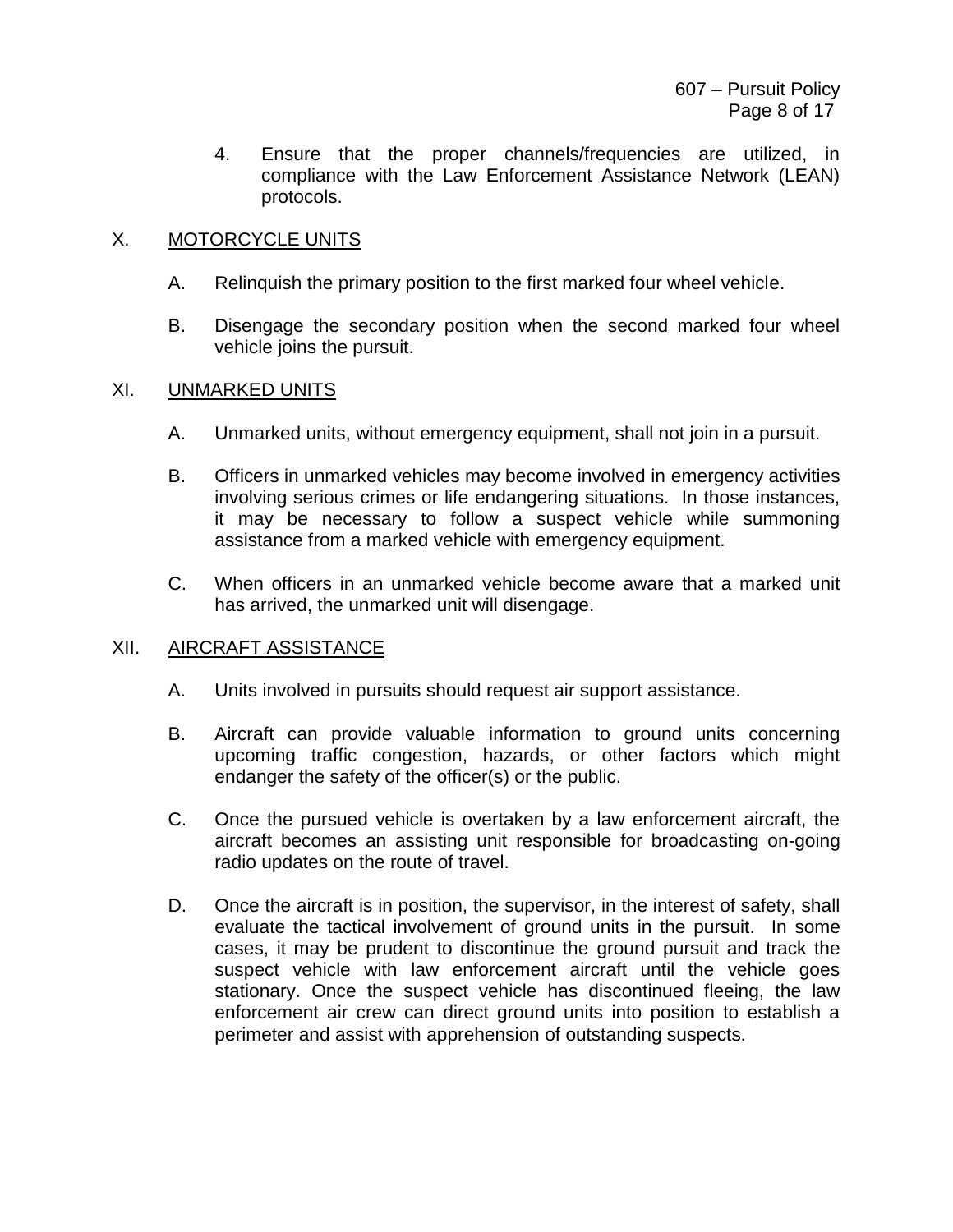### XIII. PURSUITS APPROACHING THE INTERNATIONAL BORDER

- A. Under no circumstances will pursuing units cross the International Border.
- B. Pursuit units should not be any closer than fifty (50) feet of the International Border gates.
- C. Due to traffic conditions and physical barriers that exist between traffic lanes near the San Ysidro Port of Entry, pursuits where the fleeing vehicle is wanted for minor non-violent violations should be discontinued a minimum on one mile prior to the International border, at supervisory discretion. (For purposes of this protocol, "discontinued" is defined as pursuing vehicles turning off all emergency equipment).
- D. In those pursuits where the fleeing vehicle is wanted for violent and/or atrocious felonies, involved agencies shall use mutually agreed upon tactics as a basis for apprehension when the pursued vehicle reaches the International Border.
- E. In order to give warning to Mexican authorities and to provide them an increased degree of safety, US Customs and the San Diego Police Department will be advised by the involved agency of any pursuit heading southbound south of Interstate 8. They in turn, will advise the Mexican authorities. This shall occur whether or not the pursuit is discontinued. Every effort should be made to update Customs and the San Diego Police Department when a pursuit is terminated prior to the International Border.
- F. In the event of the pursuit is terminated prior to the International Border, Mexican authorities shall be advised by the US Customs and the San Diego Police Department.

#### XIV. USE OF FIREARMS

Shooting at or from a moving vehicle is prohibited, except when immediately necessary to protect persons from death or serious bodily injury.

#### XV. FORCIBLE STOPS (LEGAL INTERVENTION)

A. A forcible stop is one in which a vehicle or other object is used to physically stop or otherwise alter the course of another vehicle's movement. These tactics include ramming of vehicles, box-ins, channelization, barricades, or placing of objects in the path of the vehicle, and must be considered a force likely to result in death or great bodily harm.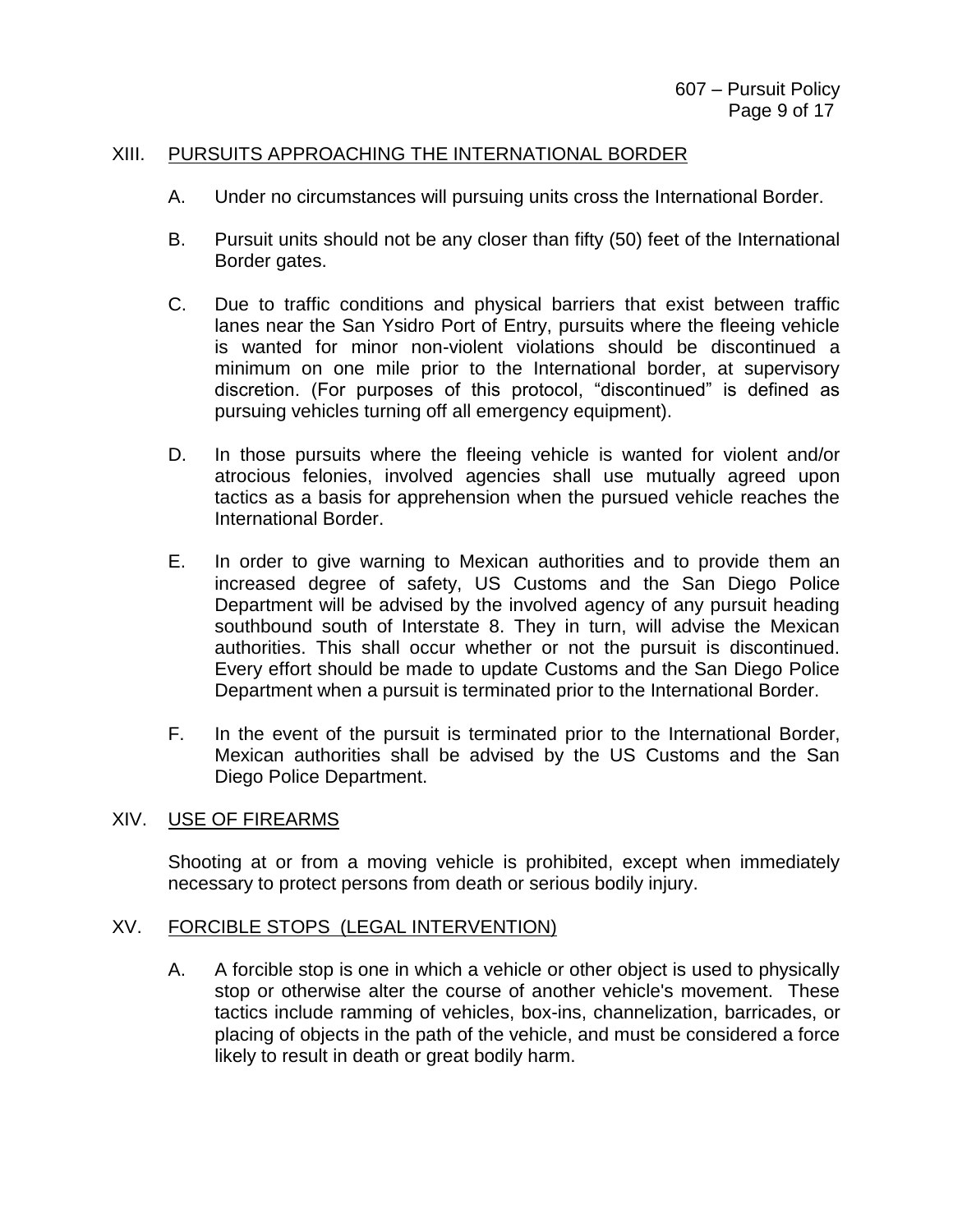- B. These tactics shall only be used when the suspect's actions constitute an immediate and life threatening danger to the public, and generally only in felony cases.
- C. If barricading is deemed absolutely necessary, a supervisor may approve the use of police vehicles if no other suitable equipment is available. In no case will roadways be barricaded by occupied vehicles.

# XVI. INTER-AGENCY PURSUITS

The guidelines formulated for inter-agency pursuits are designed to provide for the safe coordination of pursuits involving more than one agency. Agencies requested to assist, or receive the transfer of, a pursuit from another agency will continue to balance the interests of public safety in determining whether or not to provide the requested assistance or receive the transfer.

- A. Notification
	- 1. When a pursuit is approaching or entering another jurisdiction, the agency with primary responsibility for the pursuit shall notify the appropriate agency for that jurisdiction.
	- 2. Communications will notify the respective agency/ jurisdiction of the pursuit in the following manner.
		- a. "This is [AGENCY]. This is a pursuit notification."
			- (1) Notification will not be construed as a request for assistance.
		- b. "This is [AGENCY]. This is a pursuit standby."
			- (1) This is a message requesting that an agency monitor the pursuit, move into appropriate position, and be prepared to assist if requested.
		- c. "This is [AGENCY]. This is a pursuit message requesting assistance."
			- (1) Specify assistance requested
				- (a) Assisting Unit(s)
				- (b) Air Support
				- (c) Other specialized units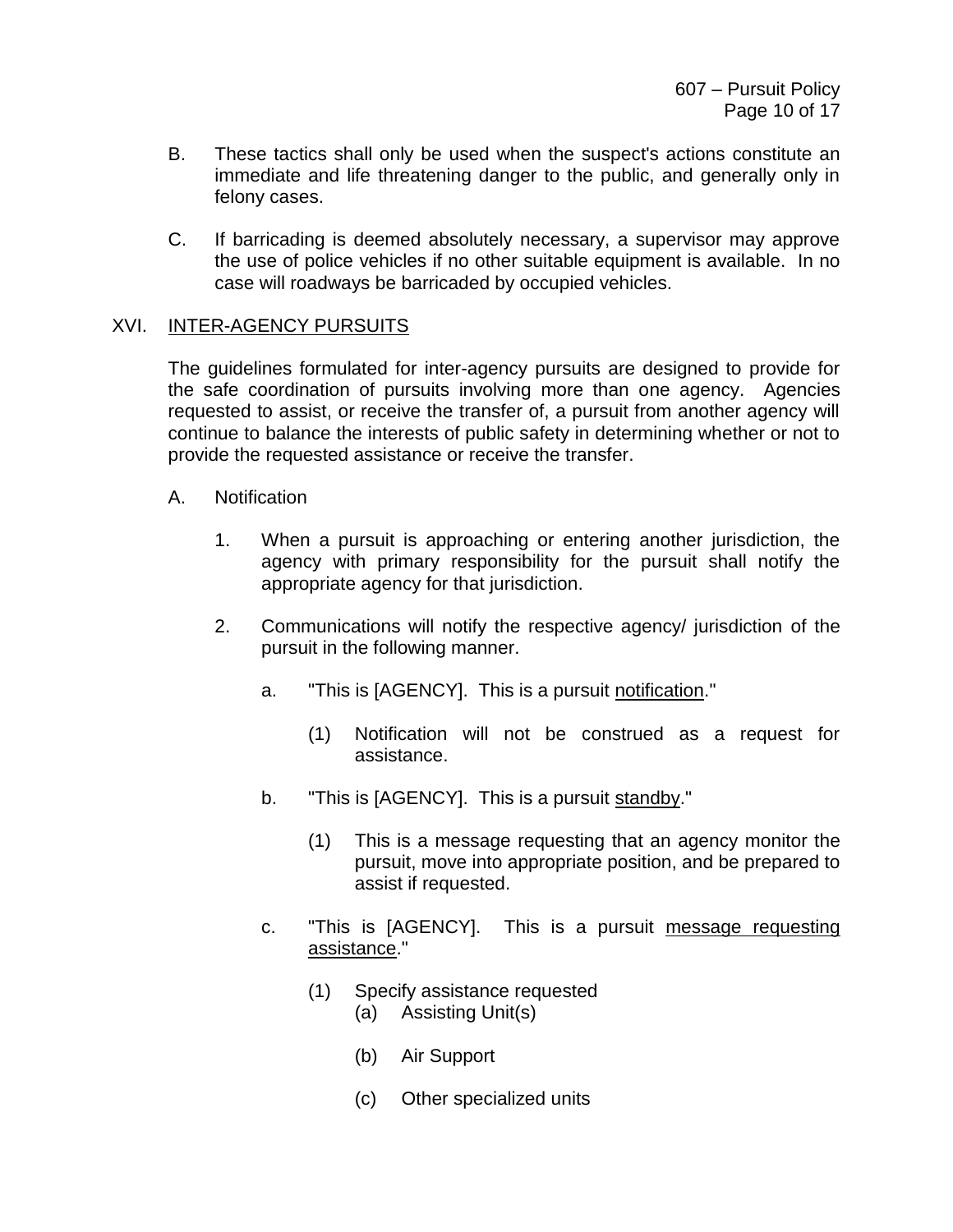- d. "This is [AGENCY]. This is a pursuit message requesting transfer of a pursuit."
- 3. When the initial call is made, communications will transmit to that agency the following information:
	- a. Direction of travel, location, and speed;
	- b. Vehicle and suspect description;
	- c. Officer safety considerations;
	- d. Type of crime;
	- e. Number of occupants;
	- f. Number of units involved;
	- g. Unit designator of Supervisor involved;
	- h. Radio frequency(s) being used;
	- i. Air support being used / or requested;
	- j. Unit designator of officer(s) involved.
- 4. The Primary Pursuit Unit, or Pursuit Supervisor, should specify if assistance is needed and the type of assistance requested.
- 5. The allied agency(s) will assist the initiating agency only by specific request and will provide only the specific services requested.
- 6. On all requests for assistance or transfer, the agency receiving the request shall identify the supervisor accepting or declining the request.
- B. Communications
	- 1. Communication operators should clarify any requests for assistance with the requesting agency and obtain pertinent information as previously listed.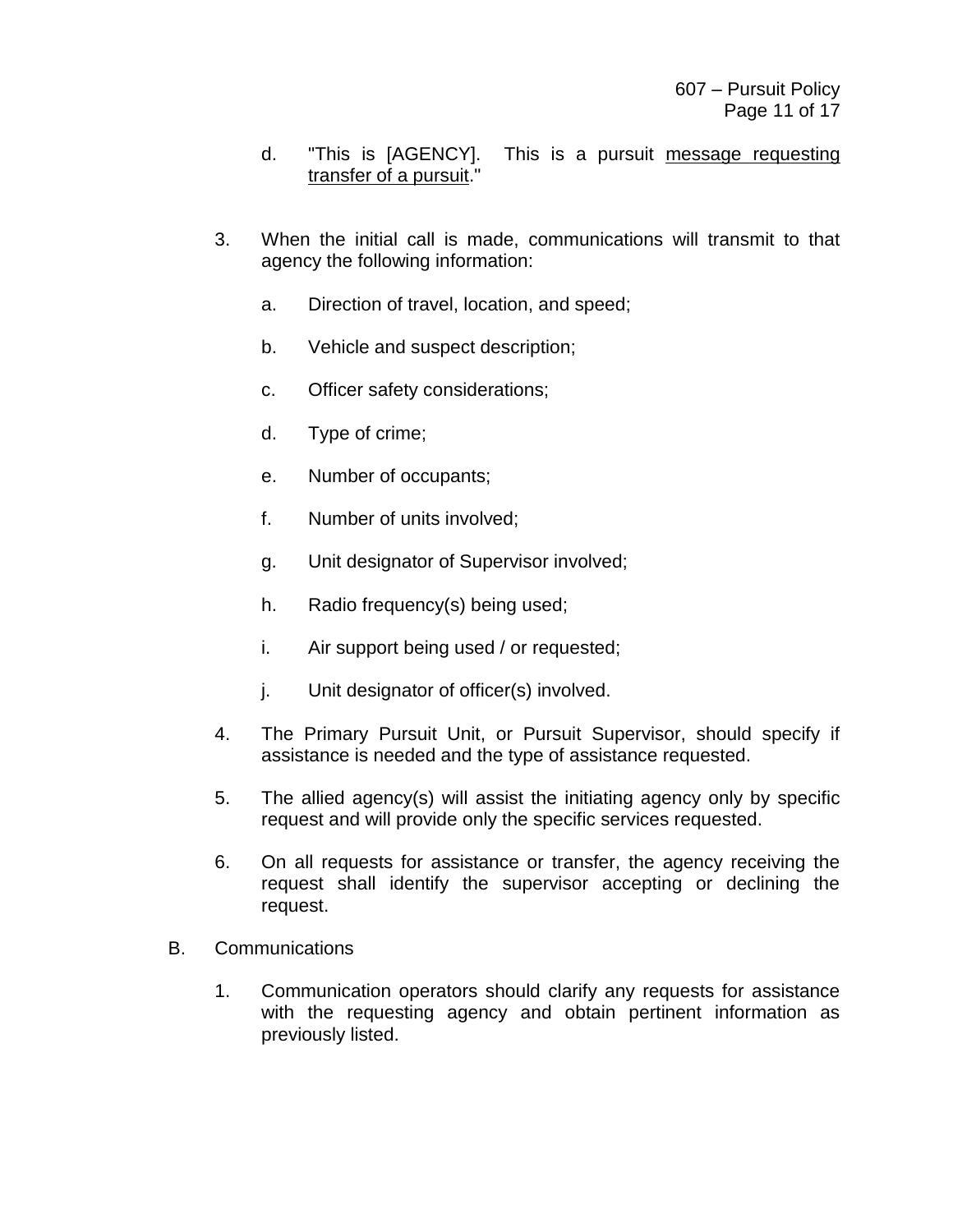- 2. Communications shall notify a sworn supervisor of the request and receive direction for the degree of involvement provided to the requesting agency.
- 3. In addition to a formal request by an allied agency, officers may be summoned by hand/arm gestures and/or verbal requests.

If officers respond to these types of requests, the officer shall immediately notify Communications and the supervisor.

- 4. During pursuits involving allied agencies, communication centers shall provide coordination between pursuing units and allied agencies including:
	- a. Continuously monitor progress of the pursuit, transmitting pertinent information and updates;
	- b. Coordinate radio communication on the appropriate mutual aid frequency in compliance with LEAN Mutual Aid Communications protocols;
	- c. Relay information via telephone if radio communications from car to car fail.
- C. Procedures
	- 1. Units shall not join in an active pursuit unless specifically requested and then only with the approval of a supervisor or as authorized by Communications.
	- 2. Once a pursuit has been initiated, the initiating agency will generally retain jurisdiction and control of the pursuit, even when the pursuit enters another jurisdiction.
	- 3. When entering another law enforcement jurisdiction (including military installation), the pursuit shall be discontinued immediately when a supervisor of that agency recognizes a condition that constitutes an immediate and life threatening danger to the officers or public and recommends discontinuance. NOTE: Most military installations allow immediate pursuit onto the base and have built in spike strips 100' inside their entry gates. Pursuing officers should be cognizant of this fact and follow spike strip deployment tactics to avoid this device. Depending on the particular military installation, arrests on base may require an arrest warrant to gain physical custody of suspects. Arresting officer shall coordinate custody issues with on-site military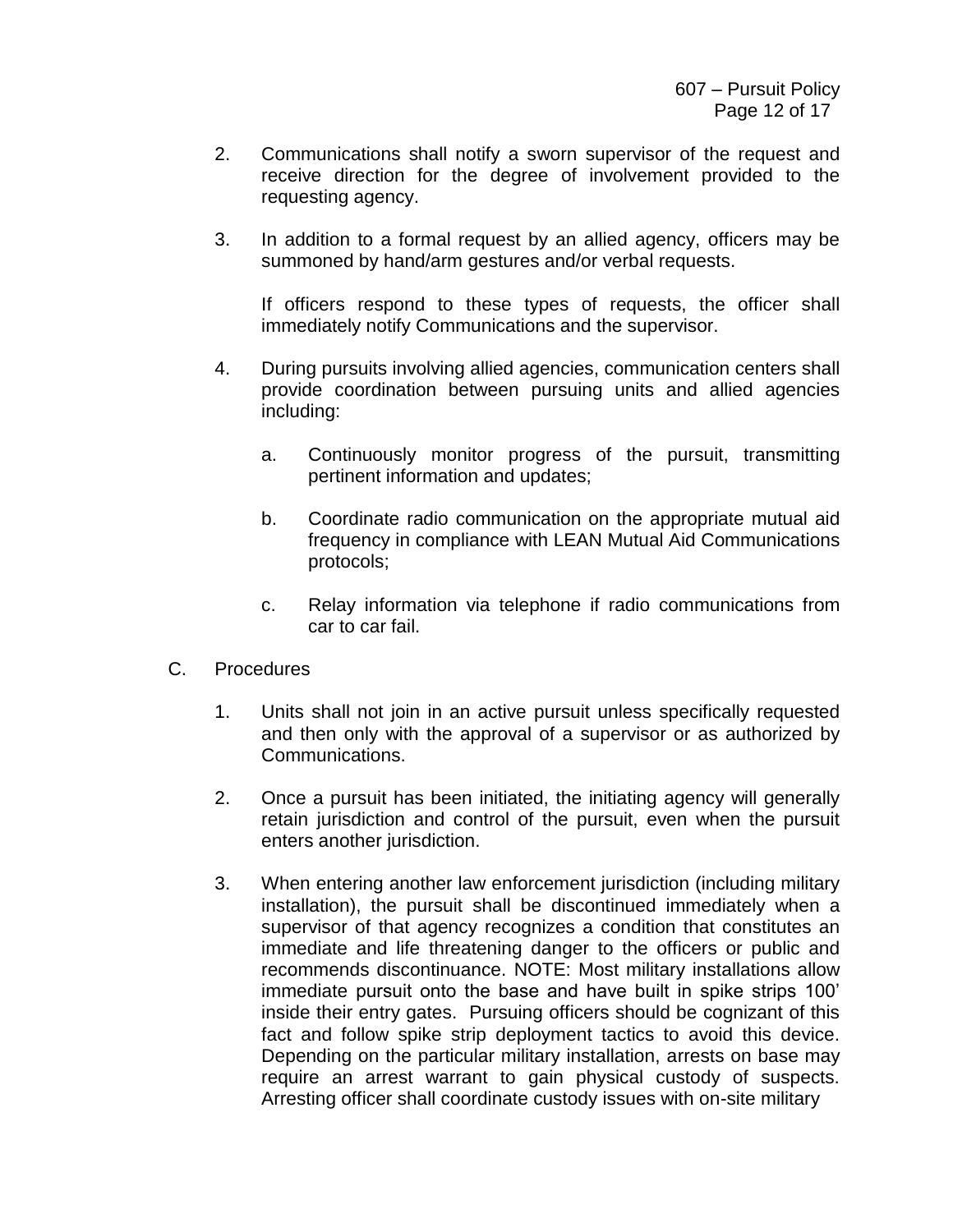police/Provost Marshal's Office. Communication between civilian and military jurisdictions is vitally important.

- 4. The California Highway Patrol (CHP), may respond to a specific request for assistance on pursuits conducted on the freeway system. Once in place, the CHP will assume control of the pursuit until they relinquish it. When CHP has control of the pursuit, all other units not needed will discontinue their involvement.
- 5. When entering another agency's jurisdiction, the Primary Pursuit Unit or the pursuit supervisor should determine if the allied agency should be requested to assume the pursuit.
- 6. An allied agency which accepts responsibility for the pursuit, may elect to proceed with or discontinue the pursuit.
- 7. The officer with initial probable cause and/or that officer's supervisor should trail the pursuit at a reduced speed.
- 8. Pursuits should be managed by one Communications Center only. That one Communications Center should create the appropriate radio patches with mutual aid channels/frequencies (in compliance with the LEAN protocols) to allow allied agencies to assist as requested, or monitor for their safety.
- 9. Allied agencies' units involved in the pursuit should switch to the appropriate mutual aid channel and should communicate with the managing Communications Center, in compliance with the LEAN protocols.
- D. Transfer
	- 1. There is no legal requirement for an agency to assume a pursuit. A supervisor may determine it is in the best interest of public safety and / or the agency to refuse acceptance. Once responsibility is assumed, the pursuit may be discontinued by the assuming agency at any time.
	- 2. The supervisor of the assuming agency should notify the initiating agency in the most expedient fashion that control has been assumed.
	- 3. Responsibility for a pursuit transfers when:
		- a. the pursuing agency requests the transfer, and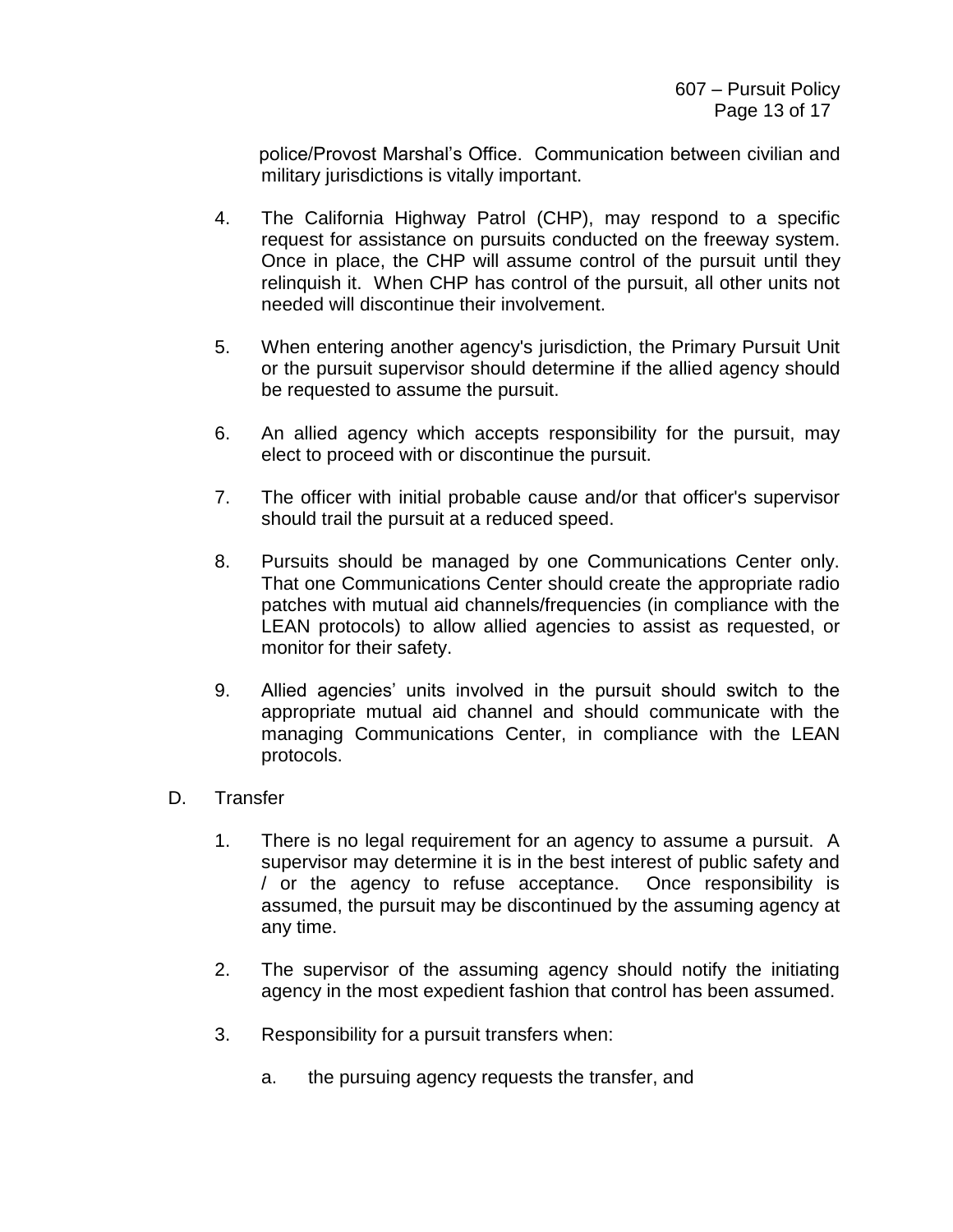- b. a supervisor of the assuming agency agrees to accept the pursuit, and
- c. a unit of the assuming agency becomes the Primary Pursuit Unit.
- 4. An agency accepting transfer and assuming the Primary Pursuit Unit position, should have sufficient resources to control the pursuit.
- E. End of Pursuit
	- 1. Responsibilities of the stopping agency:
		- a. Notify all involved agencies that the pursuit has ended, its location, and supervisor to contact.
		- b. Provide a supervisor at the location(s) where the pursuit ends for coordination with other agencies.
	- 2. Responsibilities of Other Involved Agencies
		- a. The agency of the officer who initiated the pursuit shall ensure that the officer with probable cause (or that officer's supervisor) contacts the stopping agency's supervisor to provide assistance.
		- b. All agencies with information, witnesses, or criminal charges related to the pursuit shall contact the stopping agency.
		- c. All agencies involved in the pursuit shall provide supplementary reports as requested by the stopping agency (or booking agency, if different).
	- 3. Prisoner Processing
		- a. In the absence of any other agreement, the suspect(s) from the pursuit shall be turned over to the custody of the agency which has the most significant charges.
		- b. Absent more significant charges by another agency, custody and booking of the suspect(s) shall be the responsibility of the agency initiating the pursuit.
		- c. The agency assuming custody shall be responsible for processing, booking, and all related reports.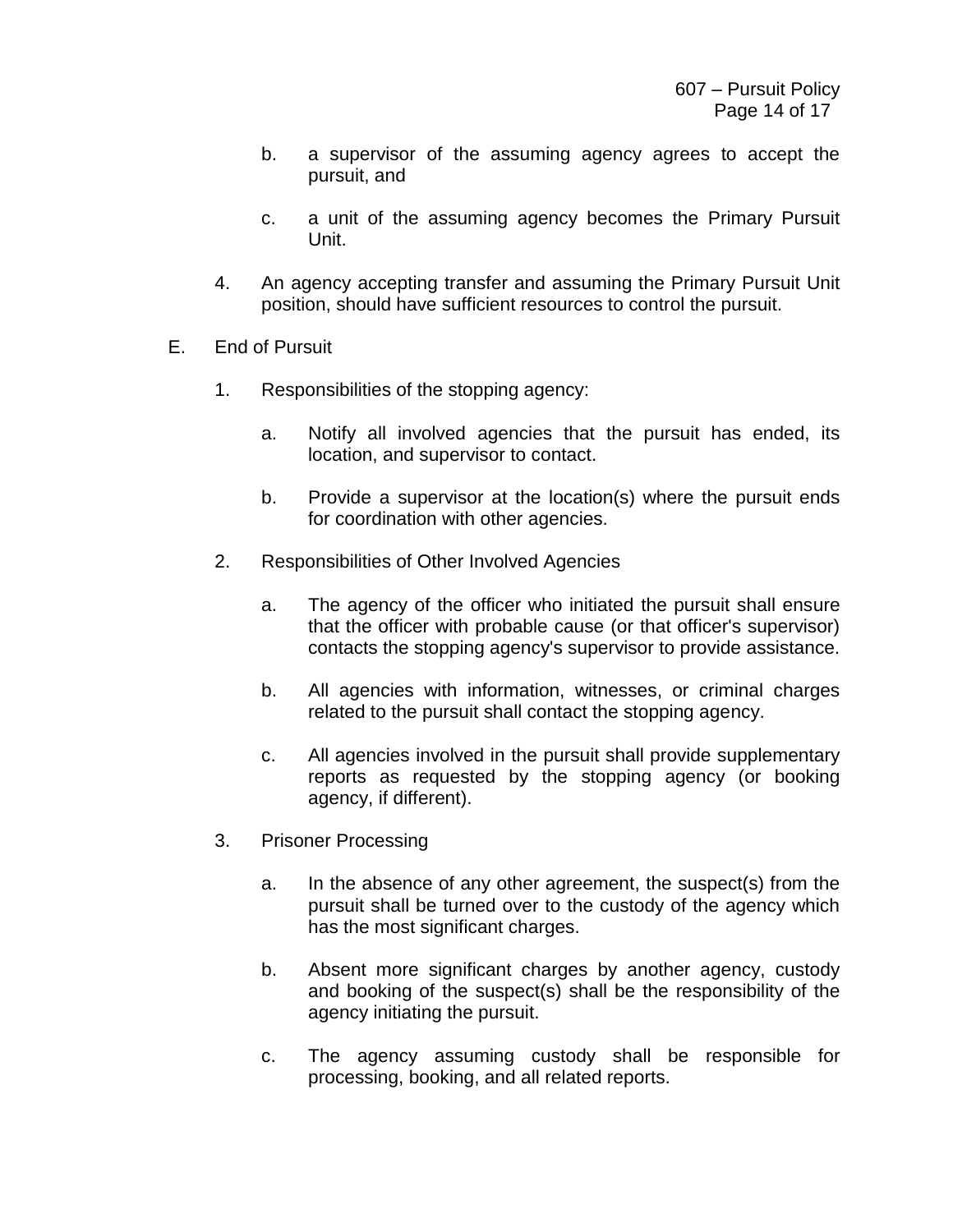4. Traffic Collision Investigation

The investigation of traffic collisions resulting from the pursuit shall be the responsibility of the agency within whose jurisdiction the collision occurred.

5. Crime Report Responsibility

Unless otherwise agreed to by the participating agencies, it shall be presumed that the agency with jurisdiction is responsible for the completion of the crime report associated with the pursuit.

#### XVII. PURSUIT REPORT REQUIREMENTS

- A. California Vehicle Section 14602.1 requires that all police pursuits be reported on the California Highway Patrol Pursuit Report (CHP187). The form shall be prepared on pursuits initiated or assumed by officers of each involved department.
- B. The Field Supervisor shall include a factual evaluation concerning compliance with the Department's pursuit policy. Violations shall be identified and listed in the report narrative.
- C. It is recommended that Department pursuits be tallied chronologically and separated into categories for further analysis. The purpose is to identify specific problem areas which include, but are not limited to the following items:
	- 1. Pursuit related collisions;
	- 2. Policy violations;
	- 3. Training needs;
	- 4. Equipment issues;
	- 5. Officer safety concerns/tactical methodology;
	- 6. Policy or legislative concerns.

#### XVIII. USE OF SPIKE STRIPS

A. The following rules apply to the use of a spike strip and are intended to insure the safe and effective deployment of the spike strip when attempting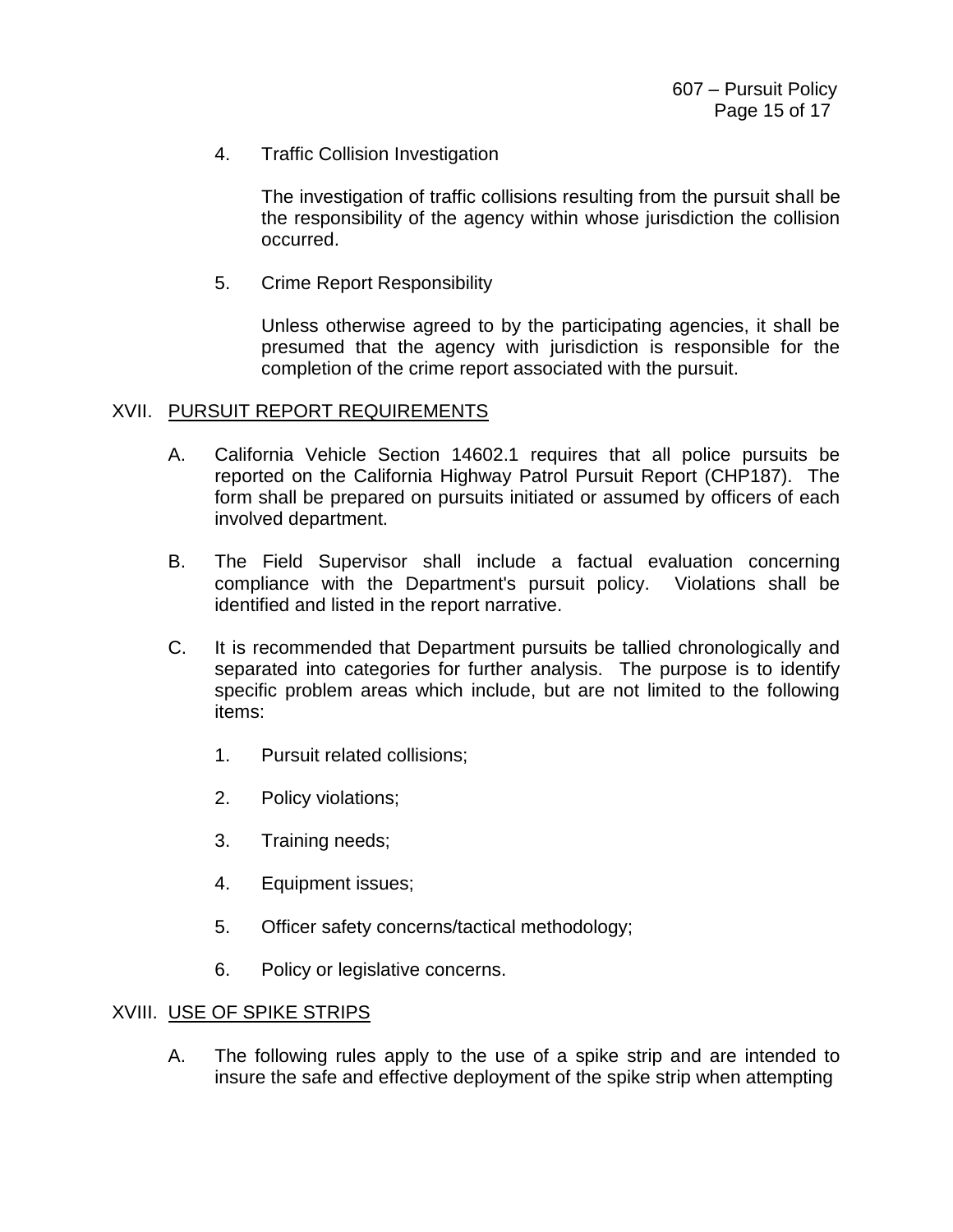to terminate the movement of a vehicle which is being pursued by law enforcement officers.

- B. All sergeants, officers and reserve officers shall be trained in the use of the spike strip and receive periodic refresher training.
- C. A spike strip may be deployed by a trained member of the Department to terminate a vehicle pursuit, with the approval of the field supervisor or watch commander. A trained member of the Department may deploy a spike strip without approval from the field supervisor or watch commander if circumstances make it impractical to obtain permission and a delay in deployment, to obtain permission, would compromise an opportunity to safely and effectively deploy a spike strip.
- D. A spike strip shall not be used to terminate a pursuit of any two-wheeled vehicles. A spike strip should not be deployed to stop the following vehicles unless the continued movement of the pursued vehicle poses a greater danger to the public and/or innocent passengers than would be created by the stopping of the vehicle by means of a spike strip.
	- 1. Any vehicle transporting a hazardous material as defined in Vehicle Code Section 2402.7.
	- 2. Any passenger bus transporting passengers.
	- 3. Any school bus transporting pupils.
	- 4. Any vehicle that would pose an unusual hazard to innocent parties.
- E. The officer deploying the spike strip shall be responsible for:
	- 1. Broadcasting by radio to the units involved in the pursuit that the spike strip will be deployed and the location where the deployment will occur.
	- 2. Selection of a deployment location with adequate sight distance to the pursued and pursuing vehicles, limited opportunity for the pursued vehicle to drive around the spike strip, and which avoids conditions that would increase the risk of injury to the suspect(s), such as curves, waterways, or roadways bounded by steep embankments.
	- 3. Retrieval of the spike strip immediately after the pursued vehicle has passed over the strip.